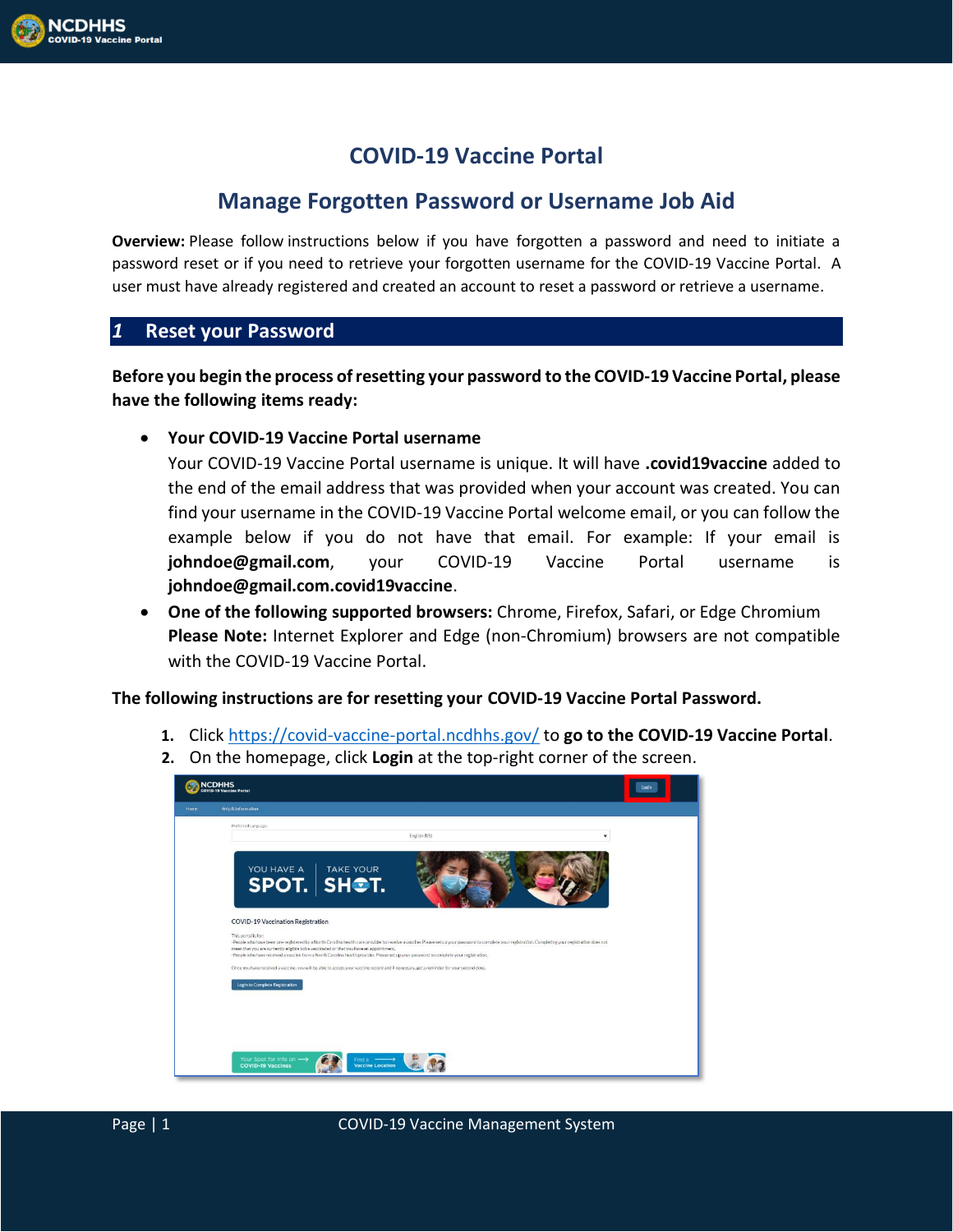

**3.** Click **Forgot your password?**



- **4.** You will see the Password Reset page. Enter your **COVID-19 Vaccine Portal username.**
- **5.** Click **Reset Password.**



**6. Check your Email Inbox.** You will receive an email from the COVID-19 Vaccine Portal with a link to reset your password.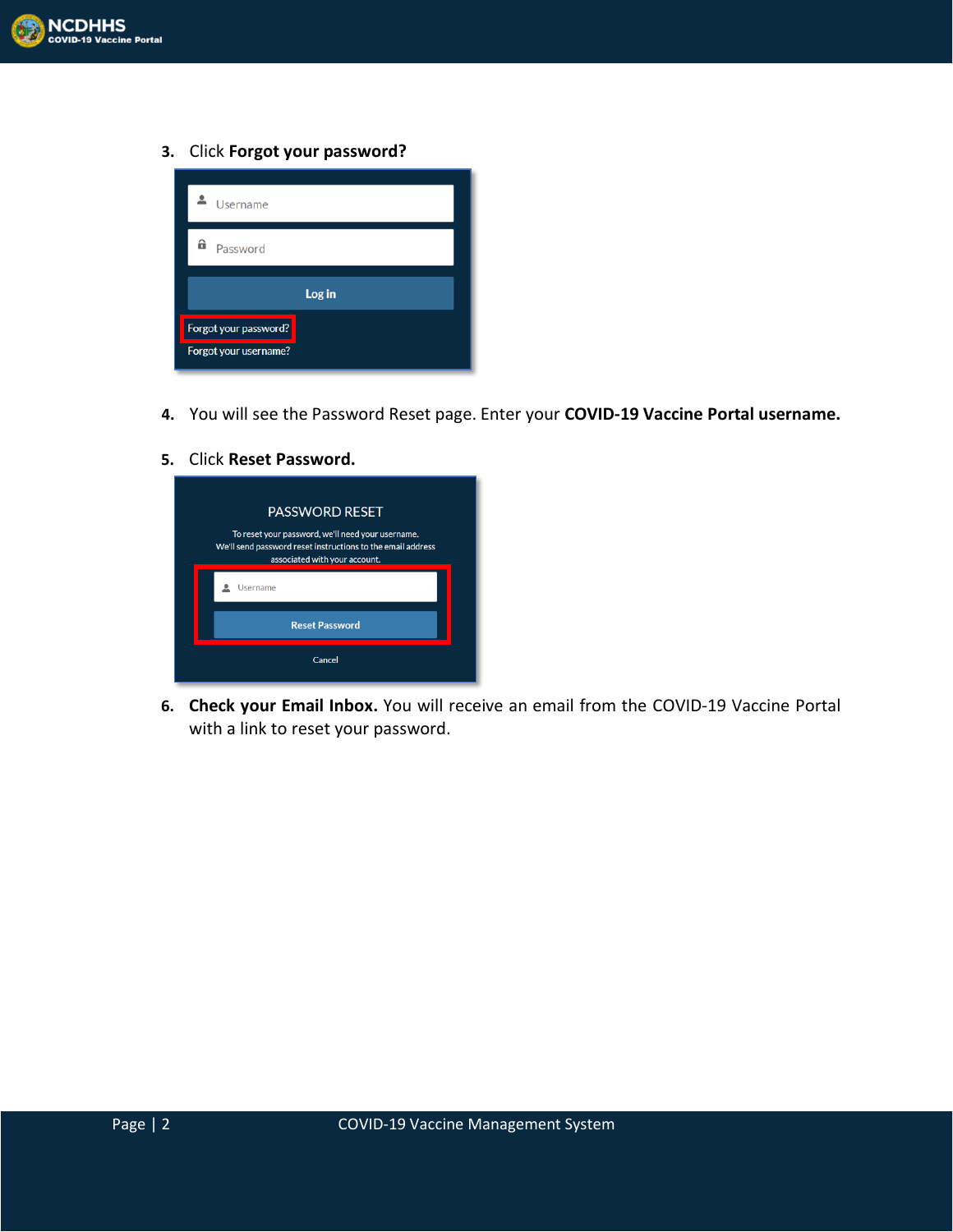

**7.** Open the Email. Click the **Reset Password** link.



**8.** A new page will open.

| <b>Change Your Password</b>                                                                                                                                                           | <b>Change Your Password</b>                                                                                                                                                           |  |  |  |
|---------------------------------------------------------------------------------------------------------------------------------------------------------------------------------------|---------------------------------------------------------------------------------------------------------------------------------------------------------------------------------------|--|--|--|
| Enter a new password for courtney.seward-<br>acn@dhhs.nc.gov.cvmsuat3.rec. Make sure to include<br>at least:<br>12 characters<br>1 uppercase letter<br>1 lowercase letter<br>1 number | Enter a new password for courtney.seward-<br>acn@dhhs.nc.gov.cvmsuat3.rec. Make sure to include<br>at least:<br>12 characters<br>1 uppercase letter<br>1 lowercase letter<br>1 number |  |  |  |
| 1 special character<br>* New Password                                                                                                                                                 | 1 special character<br>Ø<br>* New Password<br><br>Good                                                                                                                                |  |  |  |
| * Confirm New Password                                                                                                                                                                | * Confirm New Password<br>Match<br>                                                                                                                                                   |  |  |  |
| <b>Change Password</b>                                                                                                                                                                | <b>Change Password</b>                                                                                                                                                                |  |  |  |
| Password was last changed on 1/15/2021, 8:07 PM.                                                                                                                                      | Password was last changed on 1/15/2021, 8:07 PM.                                                                                                                                      |  |  |  |
| © 2021 salesforce.com. All rights reserved.                                                                                                                                           | © 2021 salesforce.com. All rights reserved.                                                                                                                                           |  |  |  |

- **9.** Enter a **New Password**. On this page, you will see a check list for password criteria. Your password must meet the criteria.
- **10.** Enter the password again in **Confirm the New Password**. Your password must match.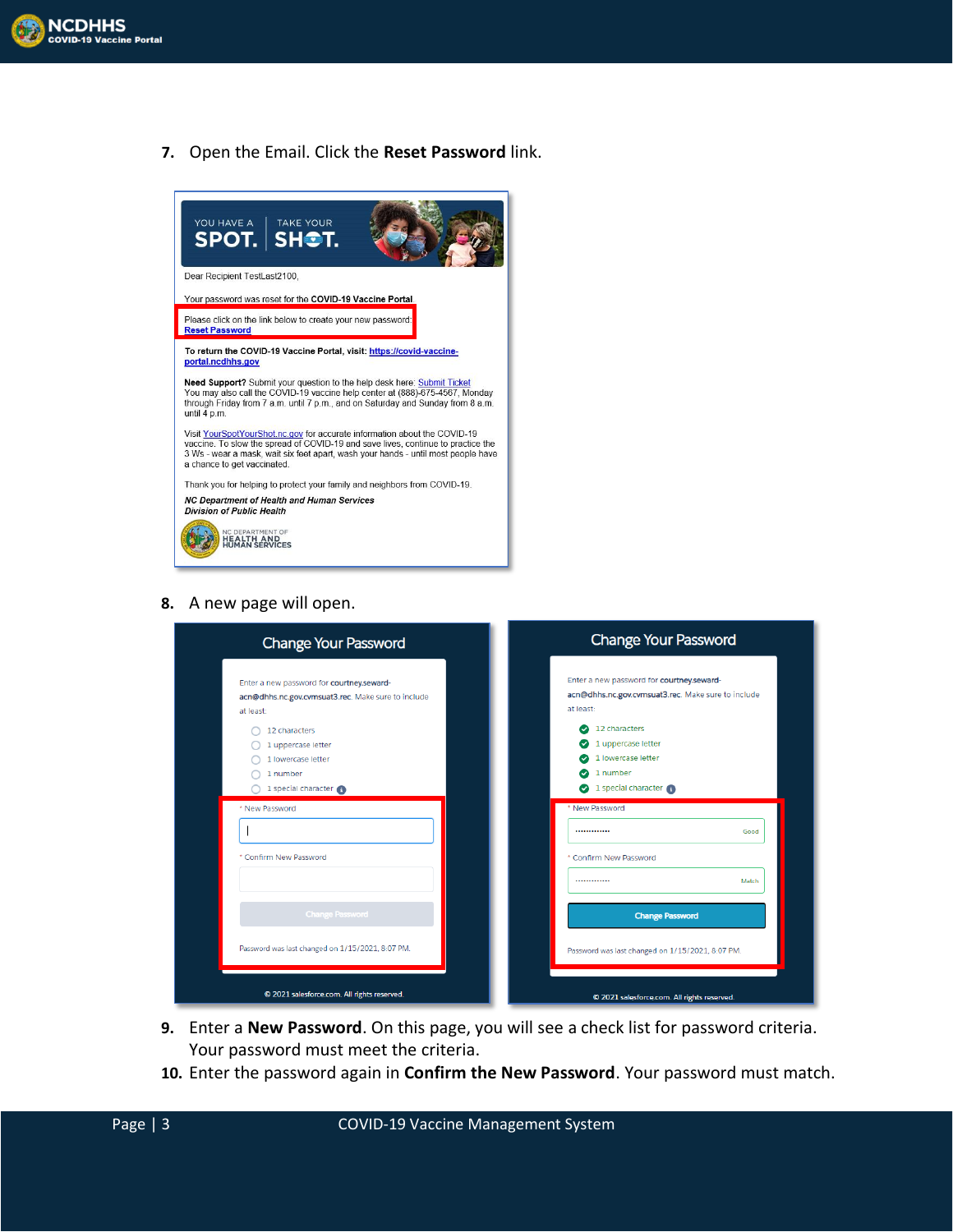

- **11.** Click **Change Password**.
- **12.** You will be logged into the COVID-19 Vaccine Portal. You have successfully reset your password!

### *2* **Retrieve a Forgotten Username**

**The following instructions are for retrieving your COVID-19 Vaccine Portal username.** 

- **1.** Within your browser, **click** <https://covid-vaccine-portal.ncdhhs.gov/> to go to the COVID-19 Vaccine Portal.
- **2.** On the homepage, click **Login.**



**3.** Click **Forgot your username?**



**4.** You will see the Find Username page. Enter the email address used to register for the COVID-19 Vaccine Portal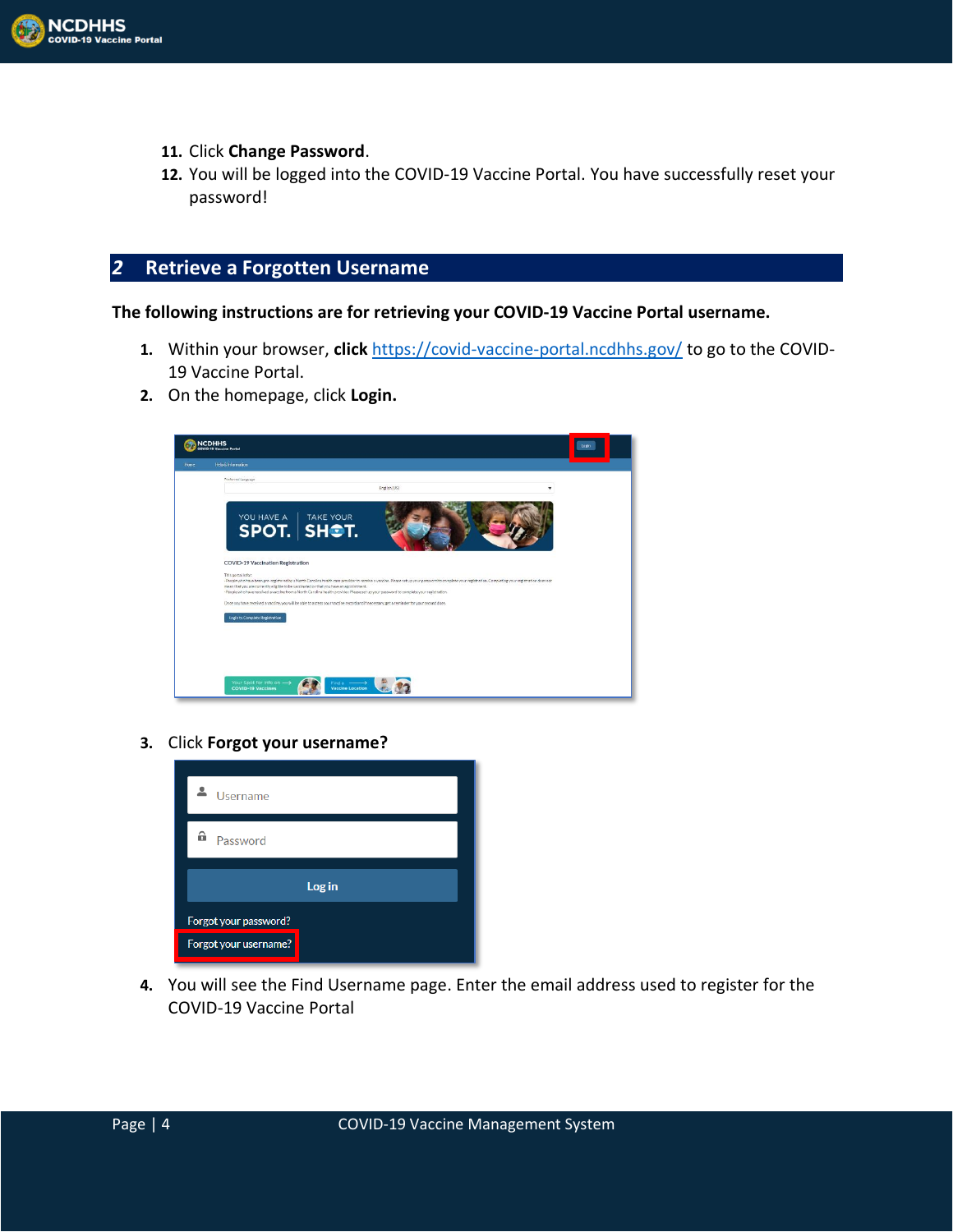

**5.** Click **Find Username** and an email will be sent including your username for the COVID-19 Vaccine Portal

| Enter your email address for which you want to retrieve Username                                                                            |  |  |  |  |  |
|---------------------------------------------------------------------------------------------------------------------------------------------|--|--|--|--|--|
| <b>Find Username</b>                                                                                                                        |  |  |  |  |  |
| <b>Mail Status</b>                                                                                                                          |  |  |  |  |  |
| Email Sent successfully to tabitha.mckelvy@accenture.com                                                                                    |  |  |  |  |  |
| Remember to look in your spam folder, where automated messages sometimes filter. If you still can't<br>find it, contact your administrator. |  |  |  |  |  |
| <b>Close</b>                                                                                                                                |  |  |  |  |  |

**6. Check your email inbox.** You will be sent an email from the COVID-19 Vaccine Portal with your username enclosed

| YOU HAVE A TAKE YOUR                                                                                                                                                                                                                                                                                                                                                                                                                                                                                                                                                                                                                                                                                                                                                                                       |
|------------------------------------------------------------------------------------------------------------------------------------------------------------------------------------------------------------------------------------------------------------------------------------------------------------------------------------------------------------------------------------------------------------------------------------------------------------------------------------------------------------------------------------------------------------------------------------------------------------------------------------------------------------------------------------------------------------------------------------------------------------------------------------------------------------|
| Dear Vaccine Recipient.                                                                                                                                                                                                                                                                                                                                                                                                                                                                                                                                                                                                                                                                                                                                                                                    |
| Your Username(s) associated with this Email-Id are :                                                                                                                                                                                                                                                                                                                                                                                                                                                                                                                                                                                                                                                                                                                                                       |
| To return to the COVID-19 Vaccine Portal, visit: https://hotfix-ncdhhs.cs33.force.com<br>Need Support? Submit your question to the help desk here: Submit Ticket<br>You may also call the COVID-19 vaccine help center at (888)-675-4567. Monday through Friday from 7 a.m. until 7 p.m., and on Saturday<br>and Sunday from 8 a.m. until 4 p.m.<br>Visit YourSpotYourShot.nc.gov for accurate information about the COVID-19 vaccine. To slow the spread of COVID-19 and save lives.<br>continue to practice the 3 Ws - wear a mask, wait six feet apart, wash your hands - until most people have a chance to get vaccinated.<br>Thank you for helping to protect your family and neighbors from COVID-19.<br>NC Department of Health and Human Services<br>Division of Public Health<br>C DEPARTMENT OF |